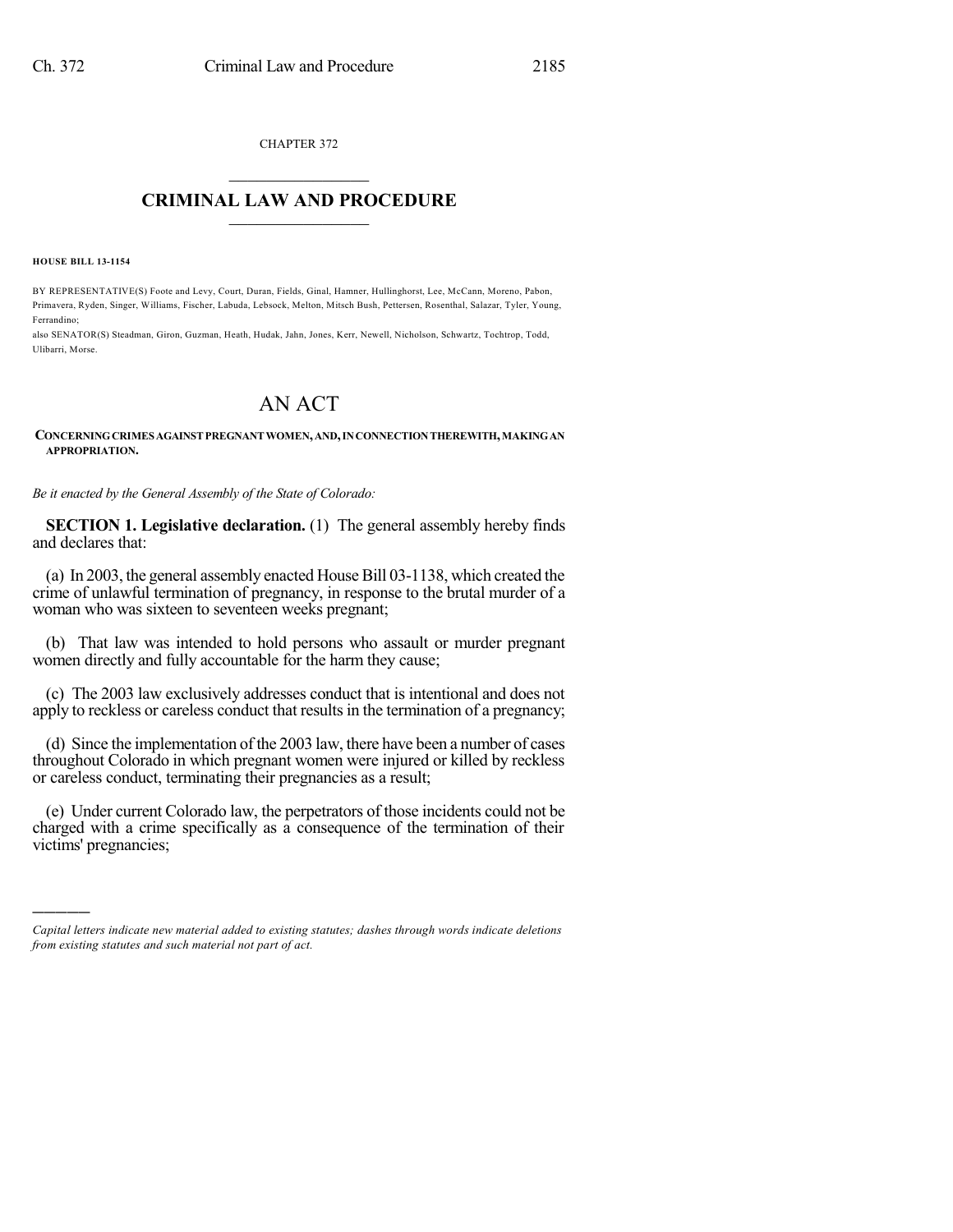(f) Justice requires that Colorado law hold a person who recklessly or carelessly injures a pregnant woman, and who causes the termination of her pregnancy as a consequence, directly and fully accountable;

(g) This purpose can be accomplished by recognizing the pregnant woman asthe victim of criminal conduct, whether intentional, reckless, or careless, and without altering established Colorado law to confer legal personhood upon an embryo or fetus;

(h) Therefore, nothing in this act shall be construed to confer personhood, or any rights associated with that status, on a human being at any time prior to live birth;

(i) Additionally, nothing in this actshall be construed to permit the imposition of criminal penalties against a woman for actions she takes that result in the termination of her pregnancy; and

(j) Finally, nothing in this act shall be construed to permit the imposition of criminal penalties against a health care provider engaged in providing health care services to a patient.

**SECTION 2.** In Colorado Revised Statutes, **repeal and reenact, with amendments,** article 3.5 of title 18 as follows:

## **ARTICLE 3.5 Offenses Against Pregnant Women**

**18-3.5-101. Definitions.** AS USED IN THIS ARTICLE, UNLESS THE CONTEXT OTHERWISE REQUIRES:

(1) "CONSENT" HAS THE SAME MEANING AS PROVIDED IN SECTION 18-1-505.

(2) "INTENTIONALLY" OR "WITH INTENT" HAS THE SAME MEANING AS PROVIDED IN SECTION 18-1-501.

(3) "KNOWINGLY" HAS THE SAME MEANING AS PROVIDED IN SECTION 18-1-501.

(4) "PREGNANCY",FOR PURPOSES OF THIS ARTICLE ONLY AND NOTWITHSTANDING ANY OTHER DEFINITION OR USE TO THE CONTRARY, MEANS THE PRESENCE OF AN IMPLANTED HUMAN EMBRYO OR FETUS WITHIN THE UTERUS OF A WOMAN.

(5) "RECKLESSLY" SHALL HAVE THE SAME MEANING AS PROVIDED IN SECTION 18-1-501.

(6) "UNLAWFUL TERMINATION OF PREGNANCY" MEANS THE TERMINATION OF A PREGNANCY BY ANY MEANS OTHER THAN BIRTH OR A MEDICAL PROCEDURE, INSTRUMENT, AGENT, OR DRUG, FOR WHICH THE CONSENT OF THE PREGNANT WOMAN, OR A PERSON AUTHORIZED BY LAW TO ACT ON HER BEHALF, HAS BEEN OBTAINED, OR FOR WHICH THE PREGNANT WOMAN'S CONSENT IS IMPLIED BY LAW.

**18-3.5-102. Exclusions.** (1) NOTHING IN THIS ARTICLE SHALL PERMIT THE PROSECUTION OF A PERSON FOR ANY ACT OF PROVIDING MEDICAL, OSTEOPATHIC,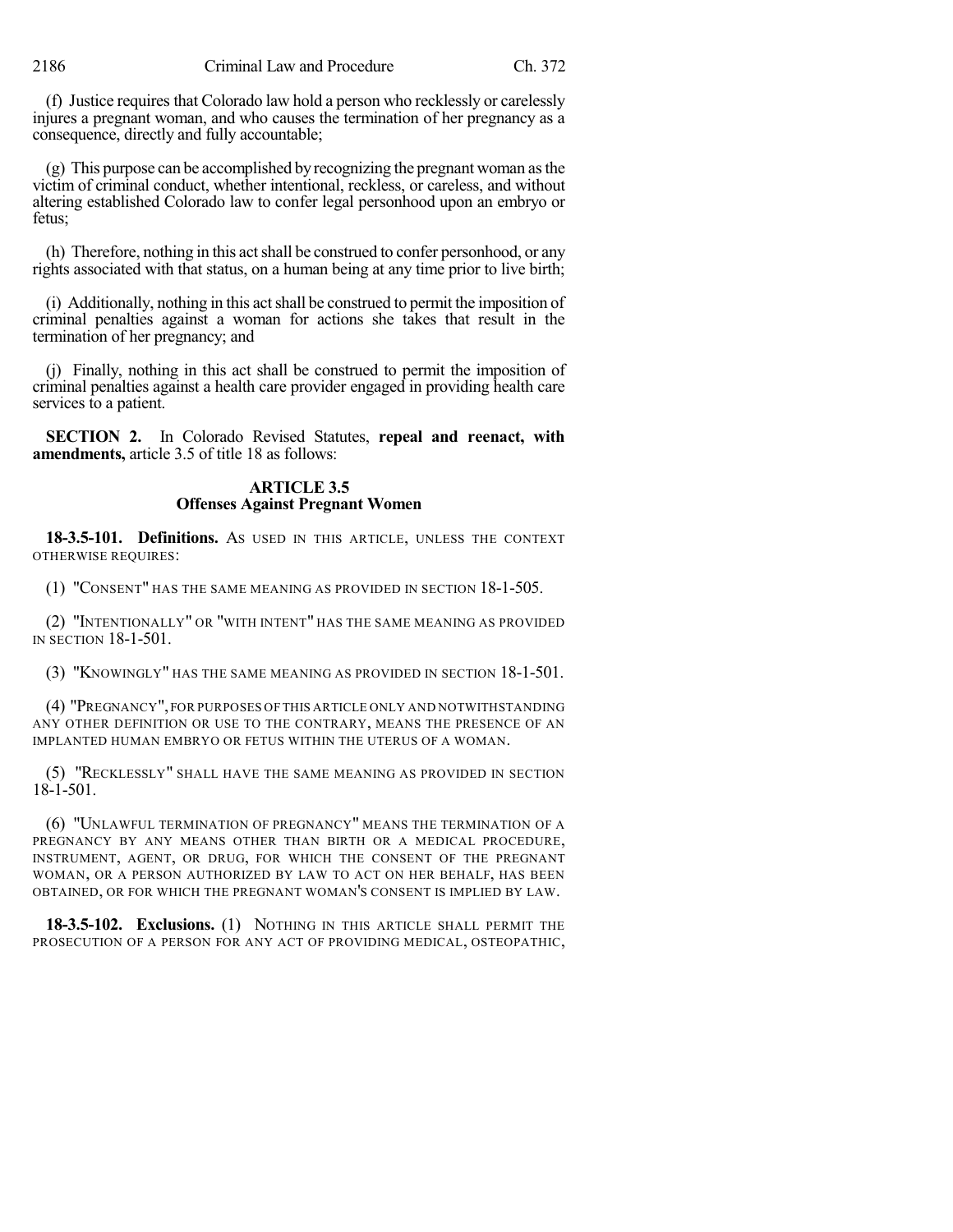SURGICAL, MENTAL HEALTH, DENTAL, NURSING, OPTOMETRIC, HEALING, WELLNESS, OR PHARMACEUTICAL CARE; FURNISHING INPATIENT OR OUTPATIENT HOSPITAL OR CLINIC SERVICES; FURNISHING TELEMEDICINE SERVICES; OR FURNISHING ANY SERVICE RELATED TO ASSISTED REPRODUCTION OR GENETIC TESTING.

(2) NOTHING IN THIS ARTICLE SHALL PERMIT THE PROSECUTION OF A WOMAN FOR ANY ACT OR ANY FAILURE TO ACT WITH REGARD TO HER OWN PREGNANCY.

**18-3.5-103. Unlawful termination of pregnancy in the first degree.** (1) A PERSON COMMITS THE OFFENSE OF UNLAWFUL TERMINATION OF PREGNANCY IN THE FIRST DEGREE IF,WITH THE INTENT TO TERMINATE UNLAWFULLY THE PREGNANCY OF A WOMAN, THE PERSON UNLAWFULLY TERMINATES THE WOMAN'S PREGNANCY.

(2) UNLAWFUL TERMINATION OF PREGNANCY IN THE FIRST DEGREE IS A CLASS 3 FELONY, BUT IS A CLASS 2 FELONY IF THE WOMAN DIES AS A RESULT OF THE UNLAWFUL TERMINATION OF A PREGNANCY.

(3) A DEFENDANT CONVICTED PURSUANT TO SUBSECTION (1) OF THIS SECTION SHALL BE SENTENCED BY THE COURT IN ACCORDANCE WITH THE PROVISIONS OF SECTION 18-1.3-406.

**18-3.5-104. Unlawful termination of pregnancy in the second degree.** (1) A PERSON COMMITS THE OFFENSE OF UNLAWFUL TERMINATION OF PREGNANCY IN THE SECOND DEGREE IF THE PERSON KNOWINGLY CAUSES THE UNLAWFUL TERMINATION OF THE PREGNANCY OF A WOMAN.

(2) (a) EXCEPT AS OTHERWISE PROVIDED IN PARAGRAPH (b) OF THIS SUBSECTION (2), UNLAWFUL TERMINATION OF PREGNANCY IN THE SECOND DEGREE IS A CLASS 4 FELONY.

(b) IF UNLAWFUL TERMINATION OF PREGNANCY IN THE SECOND DEGREE IS COMMITTED UNDER CIRCUMSTANCES WHERE THE ACT CAUSING THE UNLAWFUL TERMINATION OF PREGNANCY IS PERFORMED UPON A SUDDEN HEAT OF PASSION, CAUSED BY A SERIOUS AND HIGHLY PROVOKING ACT OF THE INTENDED VICTIM, AFFECTING THE PERSON CAUSING THE UNLAWFUL TERMINATION OF PREGNANCY SUFFICIENTLY TO EXCITE AN IRRESISTIBLE PASSION IN A REASONABLE PERSON, AND WITHOUT AN INTERVAL BETWEEN THE PROVOCATION AND THE UNLAWFUL TERMINATION OF PREGNANCY SUFFICIENT FOR THE VOICE OFREASON AND HUMANITY TO BE HEARD, IT IS A CLASS 5 FELONY.

(3) A DEFENDANT CONVICTED PURSUANT TO SUBSECTION (1) OF THIS SECTION SHALL BE SENTENCED BY THE COURT IN ACCORDANCE WITH THE PROVISIONS OF SECTION 18-1.3-406.

**18-3.5-105. Unlawful termination of pregnancy in the third degree.** (1) A PERSON COMMITS THE OFFENSE OF UNLAWFUL TERMINATION OF PREGNANCY IN THE THIRD DEGREE IF,UNDER CIRCUMSTANCES MANIFESTING EXTREME INDIFFERENCE TO THE VALUE OF HUMAN LIFE, THE PERSON KNOWINGLY ENGAGES IN CONDUCT THAT CREATES A GRAVE RISK OF DEATH TO ANOTHER PERSON, AND THEREBY CAUSES THE UNLAWFUL TERMINATION OF THE PREGNANCY OF A WOMAN.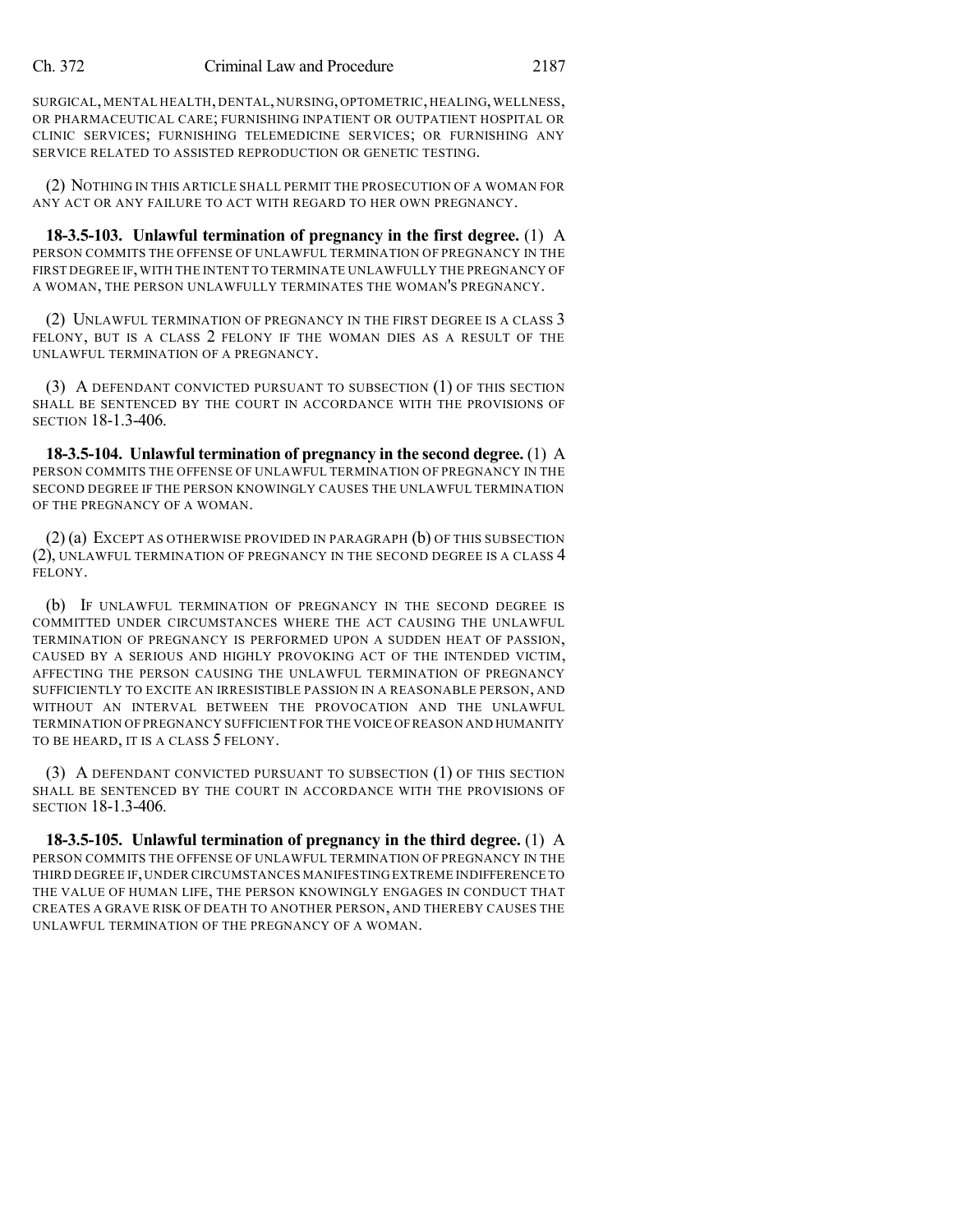(2) UNLAWFUL TERMINATION OF PREGNANCY IN THE THIRD DEGREE IS A CLASS 5 FELONY.

**18-3.5-106. Unlawful termination of pregnancy in the fourth degree.** (1) A PERSON COMMITS THE OFFENSE OF UNLAWFUL TERMINATION OF PREGNANCY IN THE FOURTH DEGREE IF THE PERSON RECKLESSLY CAUSES THE UNLAWFUL TERMINATION OF THE PREGNANCY OF A WOMAN AT SUCH TIME AS THE PERSON KNEW OR REASONABLY SHOULD HAVE KNOWN THAT THE WOMAN WAS PREGNANT.

(2) (a) UNLAWFUL TERMINATION OF PREGNANCY IN THE FOURTH DEGREE IS A CLASS 6 FELONY.

(b) UNLAWFUL TERMINATION OF PREGNANCY IN THE FOURTH DEGREE BY ANY PERSON IS A CLASS 5 FELONY IF THE PREGNANCY OF THE WOMAN, OTHER THAN A PARTICIPANT IN THE CRIME,IS UNLAWFULLY TERMINATED DURING THE COMMISSION OR ATTEMPTED COMMISSION OF OR FLIGHT FROM THE COMMISSION OR ATTEMPTED COMMISSION OF MURDER, ASSAULT IN THE FIRST OR SECOND DEGREE, ROBBERY, ARSON, BURGLARY, ESCAPE, KIDNAPPING IN THE FIRST DEGREE, SEXUAL ASSAULT, SEXUAL ASSAULT IN THE FIRST OR SECOND DEGREE AS SUCH OFFENSES EXISTED PRIOR TO JULY 1, 2000, OR CLASS 3 FELONY SEXUAL ASSAULT ON A CHILD, BUT ONLY TO THE EXTENT THAT THE PERSON IS A PRINCIPAL IN THE CRIMINAL ACT OR ATTEMPTED CRIMINAL ACT, AS DESCRIBED IN SECTION 18-1-603, C.R.S.

**18-3.5-107. Vehicular unlawful termination of pregnancy.** (1) IF A PERSON OPERATES OR DRIVES A MOTOR VEHICLE IN A RECKLESS MANNER, AND THIS CONDUCT IS THE PROXIMATE CAUSE OF THE UNLAWFUL TERMINATION OF THE PREGNANCY OF A WOMAN, SUCH PERSON COMMITS VEHICULAR UNLAWFUL TERMINATION OF PREGNANCY.

(2) VEHICULAR UNLAWFUL TERMINATION OF PREGNANCY IN VIOLATION OF SUBSECTION (1) OF THIS SECTION IS A CLASS 5 FELONY.

**18-3.5-108. Aggravated vehicular unlawful termination of pregnancy.** (1) (a) IF A PERSON OPERATES OR DRIVES A MOTOR VEHICLE WHILE UNDER THE INFLUENCE OF ALCOHOL OR ONE OR MORE DRUGS, OR A COMBINATION OF BOTH ALCOHOL AND ONE OR MORE DRUGS, AND THIS CONDUCT IS THE PROXIMATE CAUSE OF THE UNLAWFUL TERMINATION OF THE PREGNANCY OF A WOMAN, SUCH PERSON COMMITS AGGRAVATED VEHICULAR UNLAWFUL TERMINATION OF PREGNANCY. THIS IS A STRICT LIABILITY CRIME.

(b) AS USED IN THIS SUBSECTION (1):

(I) "DRIVING UNDER THE INFLUENCE"MEANS DRIVING A VEHICLE WHEN A PERSON HAS CONSUMED ALCOHOL OR ONE OR MORE DRUGS,OR A COMBINATION OF ALCOHOL AND ONE OR MORE DRUGS,WHICH ALCOHOL ALONE,OR ONE OR MORE DRUGS ALONE, OR ALCOHOL COMBINED WITH ONE OR MORE DRUGS AFFECT SUCH PERSON TO A DEGREE THAT SUCH PERSON IS SUBSTANTIALLY INCAPABLE, EITHER MENTALLY OR PHYSICALLY, OR BOTH MENTALLY AND PHYSICALLY, OF EXERCISING CLEAR JUDGMENT, SUFFICIENT PHYSICAL CONTROL, OR DUE CARE IN THE SAFE OPERATION OF A VEHICLE.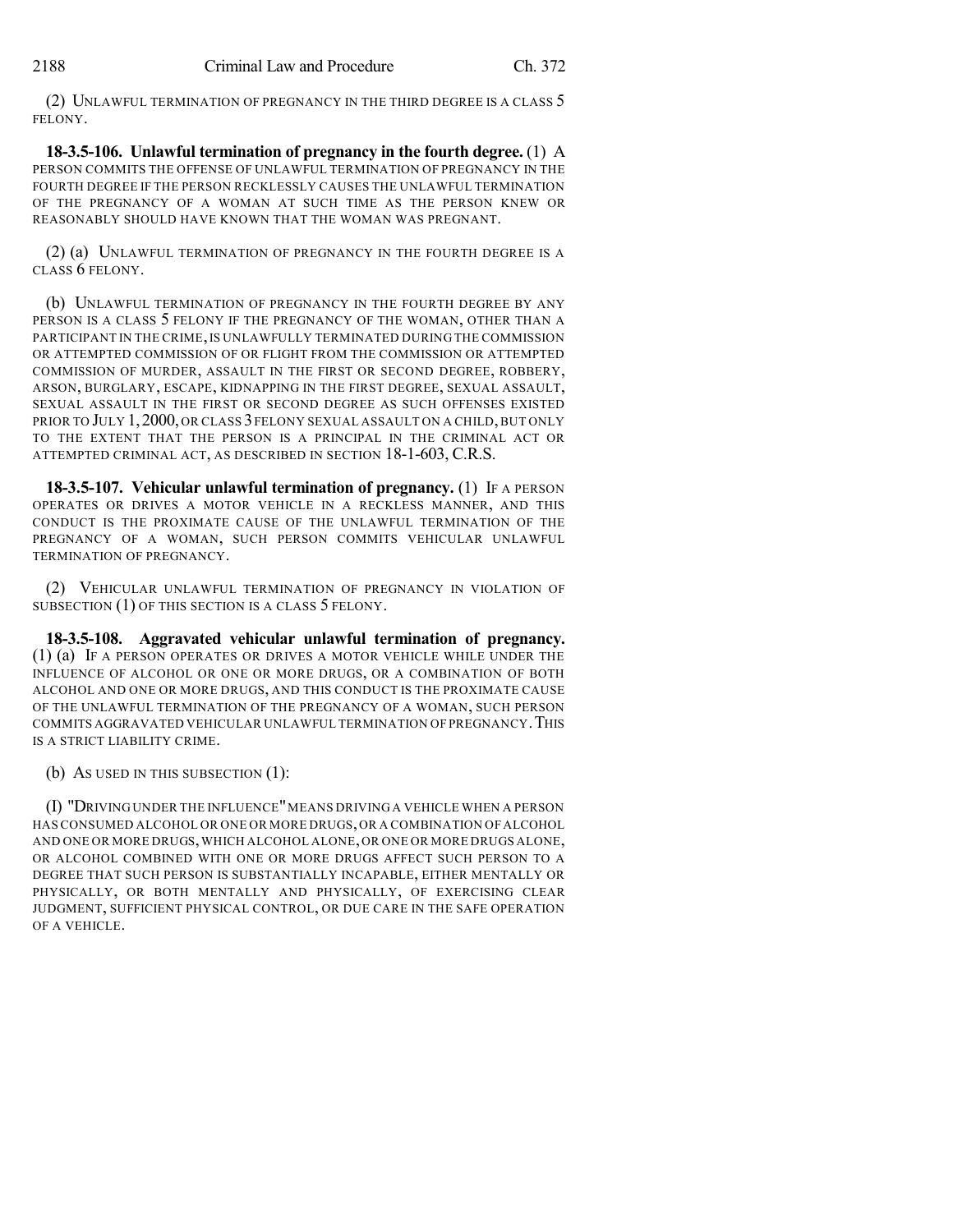### Ch. 372 Criminal Law and Procedure 2189

(II) "ONE OR MORE DRUGS" MEANS ALL SUBSTANCES DEFINED AS A DRUG IN SECTION 12-42.5-102 (13), C.R.S., AND ALL CONTROLLED SUBSTANCES DEFINED IN SECTION 18-18-102 (5), AND GLUE-SNIFFING, AEROSOL INHALATION, OR THE INHALATION OF ANY OTHER TOXIC VAPOR OR VAPORS AS DEFINED IN SECTION 18-18-412.

(c) THE FACT THAT A PERSON CHARGED WITH A VIOLATION OF THIS SUBSECTION (1)IS OR HAS BEEN ENTITLED TO USE ONE OR MORE DRUGS UNDER THE LAWS OF THIS STATE SHALL NOTCONSTITUTE A DEFENSE AGAINST ANY CHARGE OF VIOLATING THIS SUBSECTION (1).

(2) AGGRAVATED VEHICULAR UNLAWFUL TERMINATION OF PREGNANCY, IN VIOLATION OF PARAGRAPH  $(a)$  OF SUBSECTION  $(1)$  OF THIS SECTION, IS A CLASS 4 FELONY.

(3) IN ANY PROSECUTION FOR A VIOLATION OF SUBSECTION (1) OF THIS SECTION, THE AMOUNT OF ALCOHOL IN THE DEFENDANT'S BLOOD OR BREATH AT THE TIME OF THE COMMISSION OF THE ALLEGED OFFENSE OR WITHIN A REASONABLE TIME THEREAFTER, AS SHOWN BY ANALYSIS OF THE DEFENDANT'S BLOOD OR BREATH, SHALL GIVE RISE TO THE FOLLOWING PRESUMPTIONS:

(a) IF THERE WAS AT SUCH TIME 0.05 OR LESS GRAMS OF ALCOHOL PER ONE HUNDRED MILLILITERS OF BLOOD, OR IF THERE WAS AT SUCH TIME 0.05 OR LESS GRAMS OF ALCOHOL PER TWO HUNDRED TEN LITERS OF BREATH, IT SHALL BE PRESUMED THAT THE DEFENDANT WAS NOT UNDER THE INFLUENCE OF ALCOHOL.

(b) IF THERE WAS AT SUCH TIME IN EXCESS OF 0.05 GRAMS BUT LESS THAN 0.08 GRAMS OF ALCOHOL PER ONE HUNDRED MILLILITERS OF BLOOD, OR IF THERE WAS AT SUCH TIME IN EXCESS OF 0.05 GRAMS BUT LESS THAN 0.08 GRAMS OF ALCOHOL PER TWO HUNDRED TEN LITERS OF BREATH,SUCH FACT MAY BE CONSIDERED WITH OTHER COMPETENT EVIDENCE IN DETERMINING WHETHER OR NOT THE DEFENDANT WAS UNDER THE INFLUENCE OF ALCOHOL.

(c) IF THERE WAS AT SUCH TIME 0.08 OR MORE GRAMS OF ALCOHOL PER ONE HUNDRED MILLILITERS OF BLOOD, OR IF THERE WAS AT SUCH TIME 0.08 OR MORE GRAMS OF ALCOHOL PER TWO HUNDRED TEN LITERS OF BREATH, IT SHALL BE PRESUMED THAT THE DEFENDANT WAS UNDER THE INFLUENCE OF ALCOHOL.

(4) THE LIMITATIONS OF SUBSECTION (3) OF THIS SECTION SHALL NOT BE CONSTRUED AS LIMITING THE INTRODUCTION, RECEPTION, OR CONSIDERATION OF ANY OTHER COMPETENT EVIDENCE BEARING UPON THE QUESTION OF WHETHER OR NOT THE DEFENDANT WAS UNDER THE INFLUENCE OF ALCOHOL.

(5) (a) IF A LAW ENFORCEMENT OFFICER HAS PROBABLE CAUSE TO BELIEVE THAT A PERSON WAS DRIVING A MOTOR VEHICLE IN VIOLATION OF PARAGRAPH (a) OF SUBSECTION (1) OF THIS SECTION, THE PERSON, UPON THE REQUEST OF THE LAW ENFORCEMENT OFFICER, SHALL TAKE AND COMPLETE, AND COOPERATE IN COMPLETING, ANY TEST OR TESTS OF THE PERSON'S BLOOD, BREATH, SALIVA, OR URINE FOR THE PURPOSE OF DETERMINING THE ALCOHOL OR DRUG CONTENT WITHIN HIS OR HER SYSTEM.THE TYPE OF TEST OR TESTS SHALL BE DETERMINED BY THE LAW ENFORCEMENT OFFICER REQUIRING THE TEST OR TESTS. IF THE PERSON REFUSES TO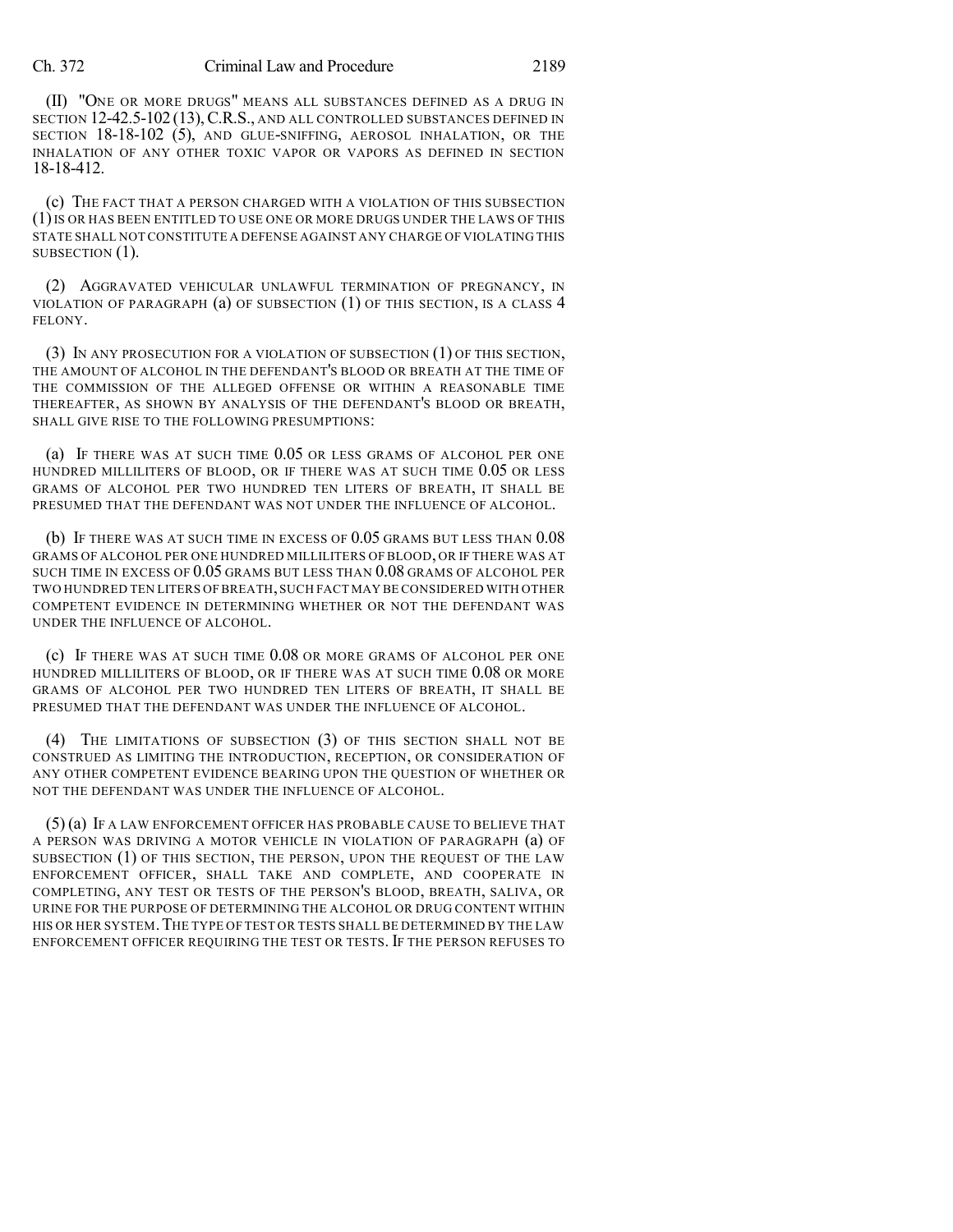TAKE, COMPLETE, OR COOPERATE IN COMPLETING ANY TEST OR TESTS, THE TEST OR TESTS MAY BE PERFORMED AT THE DIRECTION OF A LAW ENFORCEMENT OFFICER HAVING PROBABLE CAUSE, WITHOUT THE PERSON'S AUTHORIZATION OR CONSENT. IF A PERSON REFUSES TO TAKE, COMPLETE, OR COOPERATE IN TAKING OR COMPLETING ANY TEST OR TESTS REQUIRED BY THIS PARAGRAPH (a), THE PERSON SHALL BE SUBJECT TO LICENSE REVOCATION PURSUANT TO THE PROVISIONS OF SECTION 42-2-126 (3), C.R.S. WHEN THE TEST OR TESTS SHOW THAT THE AMOUNT OF ALCOHOL IN A PERSON'S BLOOD WAS IN VIOLATION OF THE LIMITS PROVIDED FOR IN SECTION 42-2-126 (3) (a), (3) (b), (3) (d), OR (3) (e), C.R.S., THE PERSON SHALL BE SUBJECT TO LICENSE REVOCATION PURSUANT TO THE PROVISIONS OF SECTION 42-2-126, C.R.S.

(b) ANY PERSON WHO IS REQUIRED TO SUBMIT TO TESTING SHALL COOPERATE WITH THE PERSON AUTHORIZED TO OBTAIN SPECIMENS OF HIS OR HER BLOOD, BREATH, SALIVA, OR URINE, INCLUDING THE SIGNING OF ANY RELEASE OR CONSENT FORMS REQUIRED BY ANY PERSON, HOSPITAL,CLINIC, OR ASSOCIATION AUTHORIZED TO OBTAIN SUCH SPECIMENS. IF SUCH PERSON DOES NOT COOPERATE WITH THE PERSON, HOSPITAL, CLINIC, OR ASSOCIATION AUTHORIZED TO OBTAIN SUCH SPECIMENS, INCLUDING THE SIGNING OF ANY RELEASE OR CONSENT FORMS, SUCH NONCOOPERATION SHALL BE CONSIDERED A REFUSAL TO SUBMIT TO TESTING.

(c) THE TESTS SHALL BE ADMINISTERED AT THE DIRECTION OF A LAW ENFORCEMENT OFFICER HAVING PROBABLE CAUSE TO BELIEVE THAT THE PERSON COMMITTED A VIOLATION OF PARAGRAPH  $(a)$  of subsection  $(1)$  of this section AND IN ACCORDANCE WITH RULES AND REGULATIONS PRESCRIBED BY THE STATE BOARD OF HEALTH CONCERNING THE HEALTH OF THE PERSON BEING TESTED AND THE ACCURACY OF THE TESTING. STRICT COMPLIANCE WITH THE RULES AND REGULATIONS SHALL NOT BE A PREREQUISITE TO THE ADMISSIBILITY OF TEST RESULTS AT TRIAL UNLESS THE COURT FINDS THAT THE EXTENT OF NONCOMPLIANCE WITH A BOARD OF HEALTH RULE HAS SO IMPAIRED THE VALIDITY AND RELIABILITY OF THE TESTING METHOD AND THE TEST RESULTS AS TO RENDER THE EVIDENCE INADMISSIBLE.IN ALL OTHER CIRCUMSTANCES, FAILURE TO STRICTLY COMPLY WITH SUCH RULES AND REGULATIONS SHALL ONLY BE CONSIDERED IN THE WEIGHT TO BE GIVEN TO THE TEST RESULTS AND NOT TO THE ADMISSIBILITY OF THE TEST RESULTS. IT SHALL NOT BE A PREREQUISITE TO THE ADMISSIBILITY OF TEST RESULTS AT TRIAL THAT THE PROSECUTION PRESENT TESTIMONY CONCERNING THE COMPOSITION OF ANY KIT USED TO OBTAIN BLOOD, URINE, SALIVA, OR BREATH SPECIMENS. A SUFFICIENT EVIDENTIARY FOUNDATION CONCERNINGTHE COMPLIANCE OFSUCH KITS WITH THE RULES AND REGULATIONS OF THE DEPARTMENT OF PUBLIC HEALTH AND ENVIRONMENT SHALL BE ESTABLISHED BY THE INTRODUCTION OF A COPY OF THE MANUFACTURER'S OR SUPPLIER'S CERTIFICATE OFCOMPLIANCE WITH THE RULES AND REGULATIONS IF THE CERTIFICATE SPECIFIES THE CONTENTS, STERILITY, CHEMICAL MAKEUP, AND AMOUNTS OF CHEMICALS CONTAINED IN SUCH KIT.

(d) NO PERSON EXCEPT A PHYSICIAN, A REGISTERED NURSE, AN EMERGENCY MEDICAL SERVICE PROVIDER AS CERTIFIED IN PART 2 OF ARTICLE 3.5 OF TITLE 25, C.R.S., AN EMERGENCY MEDICAL TECHNICIAN AS DEFINED IN PART 1 OF ARTICLE 3.5 OF TITLE 25, C.R.S., OR A PERSON WHOSE NORMAL DUTIES INCLUDE WITHDRAWING BLOOD SAMPLES UNDER THE SUPERVISION OF A PHYSICIAN OR REGISTERED NURSE SHALL BE ENTITLED TO WITHDRAW BLOOD FOR THE PURPOSE OF DETERMINING THE ALCOHOL OR DRUG CONTENT THEREIN. IN ANY TRIAL FOR A VIOLATION OF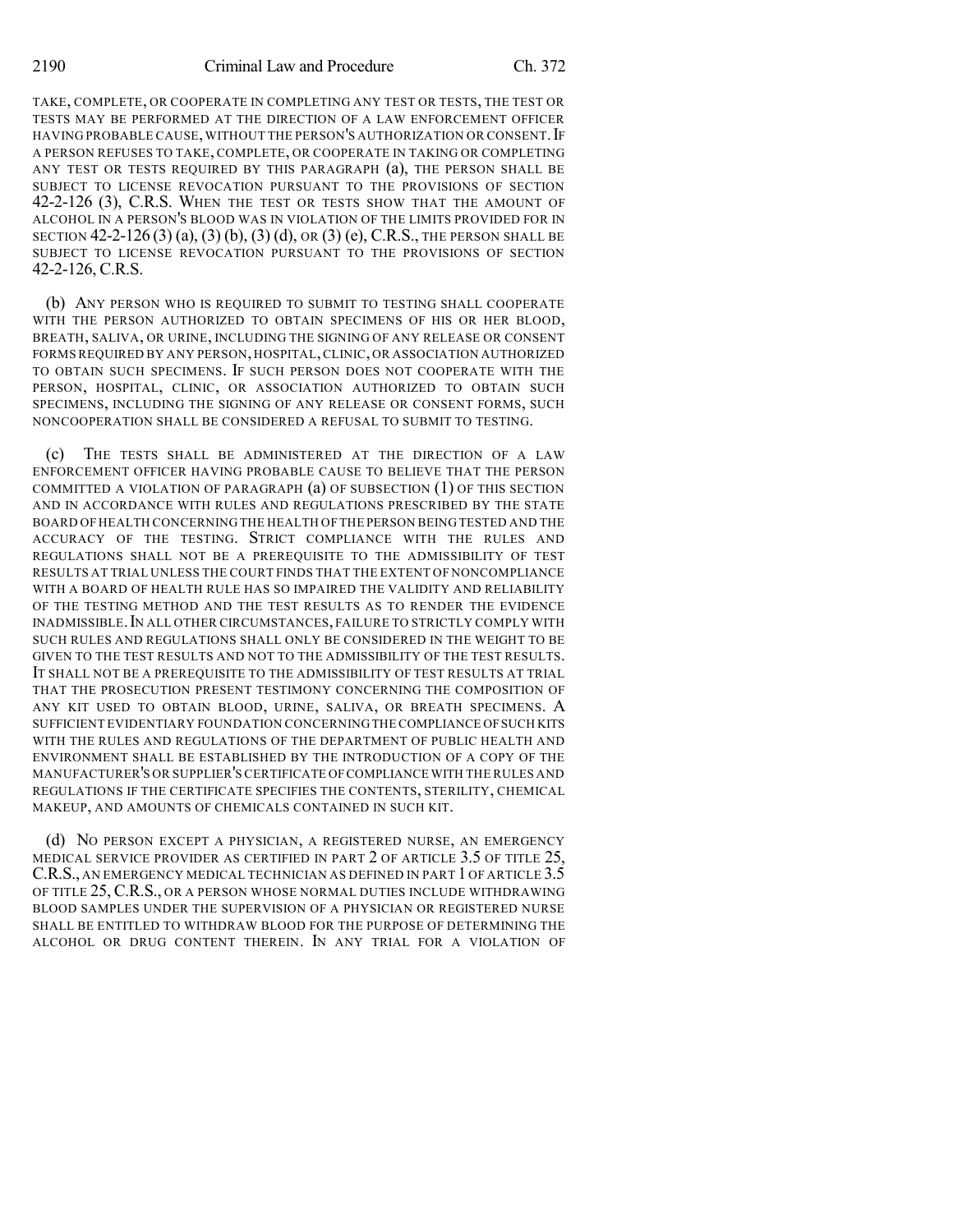#### Ch. 372 Criminal Law and Procedure 2191

PARAGRAPH (b) OF SUBSECTION (1) OF THIS SECTION, TESTIMONY OF A LAW ENFORCEMENT OFFICER THAT HE OR SHE WITNESSED THE TAKING OF A BLOOD SPECIMEN BY A PERSON WHO HE OR SHE REASONABLY BELIEVED WAS AUTHORIZED TO WITHDRAW BLOOD SPECIMENS SHALL BE SUFFICIENT EVIDENCE THAT THE PERSON WAS SO AUTHORIZED, AND TESTIMONY FROM THE PERSON WHO OBTAINED THE BLOOD SPECIMENS CONCERNING THE PERSON'S AUTHORIZATION TO OBTAIN BLOOD SPECIMENS SHALL NOT BE A PREREQUISITE TO THE ADMISSIBILITY OF TEST RESULTS CONCERNING THE BLOOD SPECIMENS OBTAINED. NO CIVIL LIABILITY SHALL ATTACH TO ANY PERSON AUTHORIZED TO OBTAIN BLOOD, BREATH, SALIVA, OR URINE SPECIMENS OR TO ANY HOSPITAL, CLINIC, OR ASSOCIATION IN OR FOR WHICH SUCH SPECIMENS ARE OBTAINED PURSUANT TO THIS SUBSECTION (5) AS A RESULT OF THE ACT OF OBTAINING SUCH SPECIMENS FROM ANY PERSON IF SUCH SPECIMENS WERE OBTAINED ACCORDING TO THE RULES AND REGULATIONS PRESCRIBED BY THE STATE BOARD OF HEALTH; EXCEPT THAT THIS SUBSECTION (5) SHALL NOT RELIEVE ANY SUCH PERSON FROM LIABILITY FOR NEGLIGENCE IN THE OBTAINING OF ANY SPECIMEN SAMPLE.

(e) ANY PERSON WHO IS DEAD OR UNCONSCIOUS SHALL BE TESTED TO DETERMINE THE ALCOHOL OR DRUG CONTENT OF HIS OR HER BLOOD OR ANY DRUG CONTENT OF HIS OR HER SYSTEM AS PROVIDED IN THIS SUBSECTION (5). IF A TEST CANNOT BE ADMINISTERED TO A PERSON WHO IS UNCONSCIOUS,HOSPITALIZED,OR UNDERGOING MEDICAL TREATMENT BECAUSE THE TEST WOULD ENDANGER THE PERSON'S LIFE OR HEALTH,THE LAW ENFORCEMENT AGENCY SHALL BE ALLOWED TO TEST ANY BLOOD, URINE, OR SALIVA THAT WAS OBTAINED AND NOT UTILIZED BY A HEALTH CARE PROVIDER AND SHALL HAVE ACCESS TO THAT PORTION OF THE ANALYSIS AND RESULTS OF ANY TESTS ADMINISTERED BY THE PROVIDER THAT SHOW THE ALCOHOL OR DRUG CONTENT OF THE PERSON'S BLOOD OR ANY DRUG CONTENT WITHIN HIS OR HER SYSTEM. SUCH TEST RESULTS SHALL NOT BE CONSIDERED PRIVILEGED COMMUNICATIONS, AND THE PROVISIONS OF SECTION 13-90-107,C.R.S., RELATING TO THE PHYSICIAN-PATIENT PRIVILEGE SHALL NOT APPLY. ANY PERSON WHO IS DEAD,IN ADDITION TO THE TESTS PRESCRIBED, SHALL ALSO HAVE HIS OR HER BLOOD CHECKED FOR CARBON MONOXIDE CONTENT AND FOR THE PRESENCE OF DRUGS, AS PRESCRIBED BY THE DEPARTMENT OF PUBLIC HEALTH AND ENVIRONMENT. ANY INFORMATION OBTAINED SHALL BE MADE A PART OF THE LAW ENFORCEMENT OFFICER'S ACCIDENT REPORT.

(f) IF A PERSON REFUSES TO TAKE,COMPLETE,OR COOPERATE IN COMPLETING ANY TEST OR TESTS AS PROVIDED IN THIS SUBSECTION (5) AND THE PERSON SUBSEQUENTLY STANDS TRIAL FOR A VIOLATION OF PARAGRAPH  $(b)$  OF SUBSECTION (1) OF THIS SECTION, THE REFUSAL TO TAKE, COMPLETE, OR COOPERATE WITH COMPLETING ANY TEST OR TESTS SHALL BE ADMISSIBLE INTO EVIDENCE AT THE TRIAL, AND THE PERSON MAY NOT CLAIM THE PRIVILEGE AGAINST SELF-INCRIMINATION WITH REGARD TO THE ADMISSION OF HIS OR HER REFUSAL TO TAKE, COMPLETE, OR COOPERATE WITH COMPLETING ANY TEST OR TESTS.

(g) NOTWITHSTANDING ANY PROVISION OF SECTION 42-4-1301.1, C.R.S., CONCERNING REQUIREMENTS THAT RELATE TO THE MANNER IN WHICH TESTS ARE ADMINISTERED, THE TEST OR TESTS TAKEN PURSUANT TO THE PROVISIONS OF THIS SECTION MAY BE USED FOR THE PURPOSES OF DRIVER'S LICENSE REVOCATION PROCEEDINGS UNDER SECTION 42-2-126, C.R.S., AND FOR THE PURPOSES OF PROSECUTIONS FOR VIOLATIONS OF SECTION 42-4-1301 (1) OR (2), C.R.S.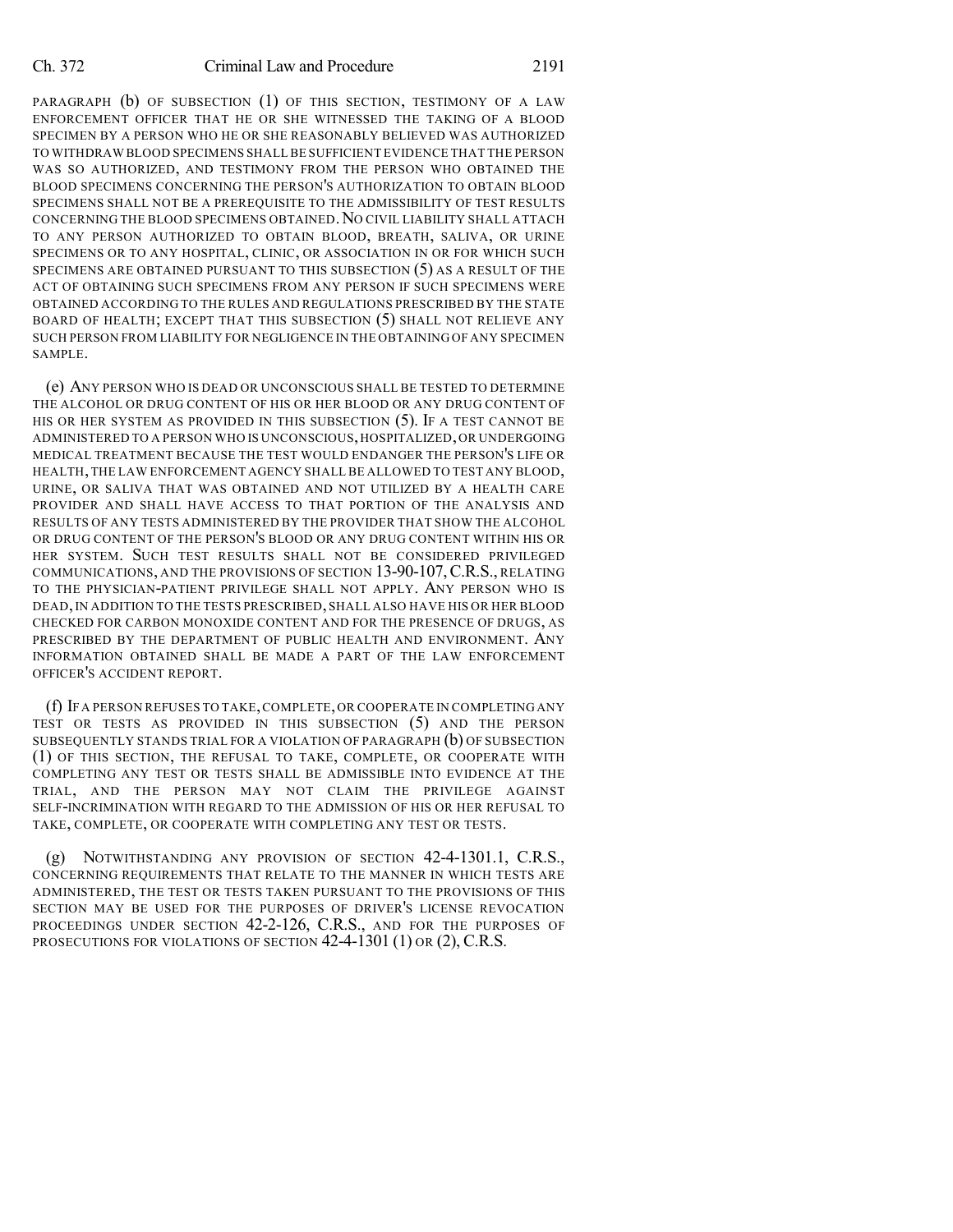(6) IN ALL ACTIONS, SUITS, AND JUDICIAL PROCEEDINGS IN ANY COURT OF THIS STATE CONCERNING ALCOHOL-RELATED OR DRUG-RELATED TRAFFIC OFFENSES,THE COURT SHALL TAKE JUDICIAL NOTICE OF METHODS OF TESTING A PERSON'S ALCOHOL OR DRUG LEVEL AND OF THE DESIGN AND OPERATION OF DEVICES, AS CERTIFIED BY THE DEPARTMENT OF PUBLIC HEALTH AND ENVIRONMENT, FOR TESTING A PERSON'S BLOOD, BREATH, SALIVA, OR URINE TO DETERMINE HIS OR HER ALCOHOL OR DRUG LEVEL.THIS SUBSECTION (6) SHALL NOT PREVENT THE NECESSITY OF ESTABLISHING DURING A TRIAL THAT THE TESTING DEVICES USED WERE WORKING PROPERLY AND THAT SUCH TESTING DEVICES WERE PROPERLY OPERATED. NOTHING IN THIS SUBSECTION (6) SHALL PRECLUDE A DEFENDANT FROM OFFERING EVIDENCE CONCERNING THE ACCURACY OF TESTING DEVICES.

**18-3.5-109. Careless driving resulting in unlawfulterminationof pregnancy - penalty.** (1) A PERSON WHO DRIVES A MOTOR VEHICLE, BICYCLE, ELECTRICAL ASSISTED BICYCLE, OR LOW-POWER SCOOTER IN A CARELESS AND IMPRUDENT MANNER, WITHOUT DUE REGARD FOR THE WIDTH, GRADE, CURVES, CORNERS, TRAFFIC, AND USE OF THE STREETS AND HIGHWAYS AND ALL OTHER ATTENDANT CIRCUMSTANCES AND CAUSES THE UNLAWFUL TERMINATION OF A PREGNANCY OF A WOMAN IS GUILTY OF CARELESS DRIVING, RESULTING IN UNLAWFUL TERMINATION OF PREGNANCY. A PERSON CONVICTED OF CARELESS DRIVING OF A BICYCLE OR ELECTRICAL ASSISTED BICYCLE RESULTING IN THE UNLAWFUL TERMINATION OF PREGNANCY SHALL NOT BE SUBJECT TO THE PROVISIONS OF SECTION 42-2-127, C.R.S.

(2) ANY PERSON WHO VIOLATES ANY PROVISION OF THIS SECTION COMMITS A CLASS 1 MISDEMEANOR TRAFFIC OFFENSE.

**18-3.5-110. Construction.** NOTHING IN THIS ARTICLE SHALL BE CONSTRUED TO CONFER THE STATUS OF "PERSON" UPON A HUMAN EMBRYO, FETUS, OR UNBORN CHILD AT ANY STAGE OF DEVELOPMENT PRIOR TO LIVE BIRTH.

**SECTION 3.** In Colorado Revised Statutes, **repeal** part 1 of article 6 of title 18, 12-32-107 (3) (m), 12-36-117 (1) (b), 25-1-1202 (1) (ee), and 30-10-606 (1) (d).

**SECTION 4.** In Colorado Revised Statutes, **amend** 12-61-113 (1) (m) as follows:

**12-61-113. Investigation - revocation - actions against licensee - repeal.** (1) The commission, upon its own motion, may, and, upon the complaint in writing of any person, shall, investigate the activities of any licensee or any person who assumes to act in such capacity within the state, and the commission, after the holding of a hearing pursuant to section 12-61-114, has the power to impose an administrative fine not to exceed two thousand five hundred dollars for each separate offense and to censure a licensee, to place the licensee on probation and to set the terms of probation, or to temporarily suspend or permanently revoke a license when the licensee has performed, is performing, or is attempting to perform any of the following acts and is guilty of:

(m) Conviction of, entering a plea of guilty to, or entering a plea of nolo contendere to any crime in article 3 of title 18, C.R.S.; parts 1, 2, 3, and 4 of article 4 of title 18, C.R.S.; part 1, 2, 3, 4, 5, 7, 8, or 9 of article 5 of title 18, C.R.S.; article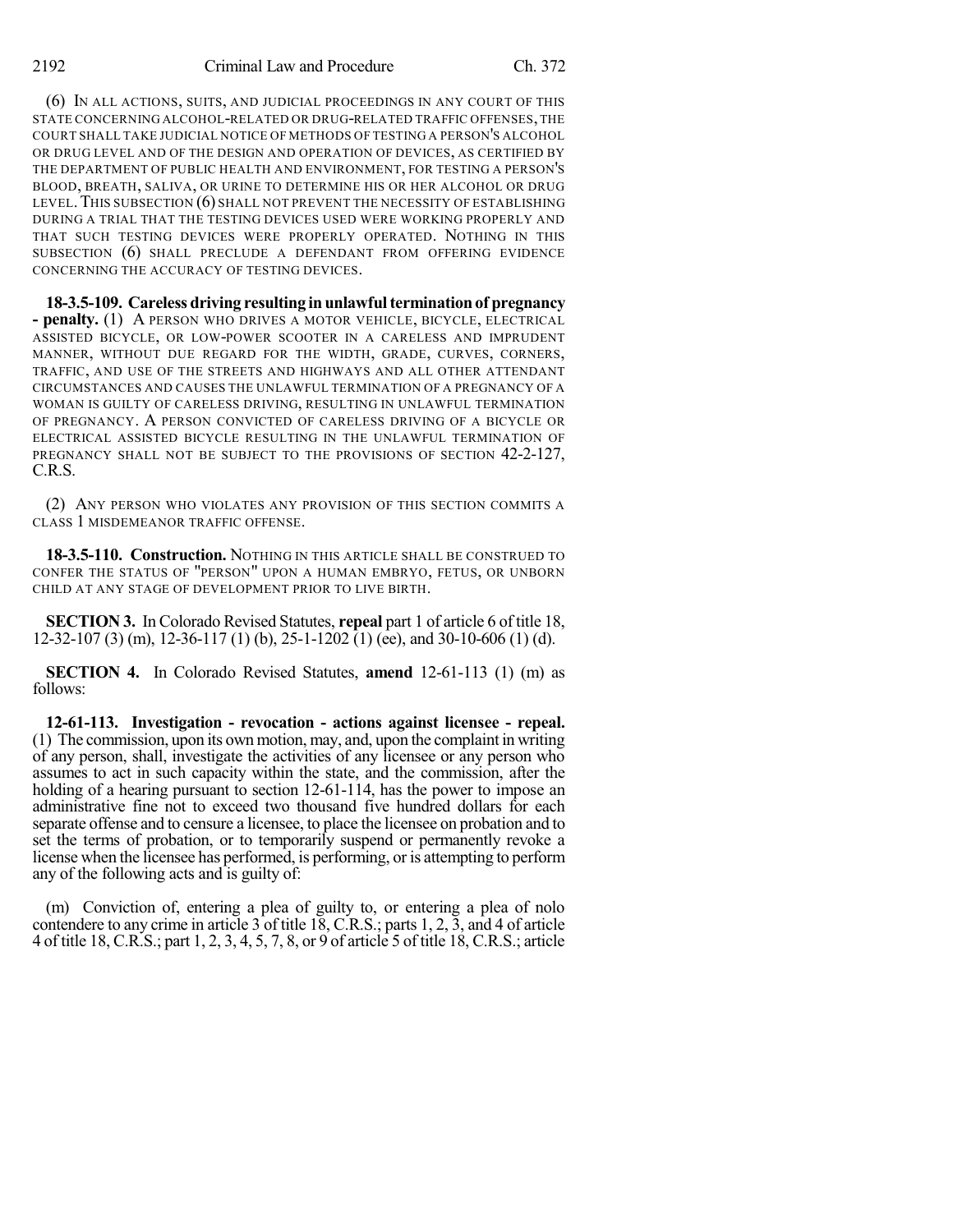5.5 of title 18, C.R.S.; parts 1, PARTS 3, 4, 6, 7, and 8 of article 6 of title 18, C.R.S.; parts 1, 3, 4, 5, 6, 7, and 8 of article 7 of title 18, C.R.S.; part 3 of article 8 of title 18, C.R.S.; article 15 of title 18, C.R.S.; article 17 of title 18, C.R.S.; section 18-18-404, 18-18-405, 18-18-406, 18-18-411, 18-18-412.5, 18-18-412.7, 18-18-412.8, 18-18-415, 18-18-416, 18-18-422, or 18-18-423, C.R.S., or any other like crime under Colorado law, federal law, or the laws of other states. A certified copy of the judgment of a court of competent jurisdiction of such conviction or other official record indicating that such plea was entered shall be conclusive evidence of such conviction or plea in any hearing under this part 1.

**SECTION 5.** In Colorado Revised Statutes, 13-22-103, **amend** (1) as follows:

**13-22-103. Minors- consentfor medical, dental, and related care.**(1) Except as otherwise provided in sections  $18-1.3-407$   $(4.5)$ ,  $18-6-101$ ,  $25-4-402$ , and 12-34-104, C.R.S., a minor eighteen years of age or older, or a minor fifteen years of age or older who is living separate and apart from his or her parent, parents, or legal guardian, with or without the consent of his or her parent, parents, or legal guardian, and is managing his or her own financial affairs, regardless of the source of his or her income, or any minor who has contracted a lawful marriage may give consent to organ or tissue donation or the furnishing of hospital, medical, dental, emergency health, and surgical care to himself or herself. Such consentshall not be subject to disaffirmance because of minority, and, when such consent is given, said minor shall have the same rights, powers, and obligations as if he or she had obtained majority. Consent to organ or tissue donation may be revoked pursuant to section 12-34-106, C.R.S.

**SECTION 6.** In Colorado Revised Statutes, **amend** 13-22-105 as follows:

**13-22-105. Minors- birth controlservices rendered by physicians.** Except as otherwise provided in part 1 of article 6 of title 18, C.R.S., Birth control procedures, supplies, and information may be furnished by physicians licensed under article 36 oftitle 12,C.R.S., to anyminor who is pregnant, or a parent, or married, or who has the consent of his parent or legal guardian, or who has been referred for such services by another physician, a clergyman, a family planning clinic, a school or institution of higher education, or any agency or instrumentality of this state or any subdivision thereof, or who requests and is in need of birth control procedures, supplies, or information.

**SECTION 7.** In Colorado Revised Statutes, 18-1.3-406, **amend** (2) (a) (II) (I) and (2) (a) (II) (J); and **add** (2) (a) (II) (K) as follows:

**18-1.3-406. Mandatory sentencesfor violent crimes.**(2)(a)(II) Subparagraph (I) of this paragraph (a) applies to the following crimes:

- (I) Escape; or
- (J) Criminal extortion; OR
- (K) FIRST OR SECOND DEGREE UNLAWFUL TERMINATION OF PREGNANCY.

**SECTION 8.** In Colorado Revised Statutes, **add** 17-18-108 as follows: